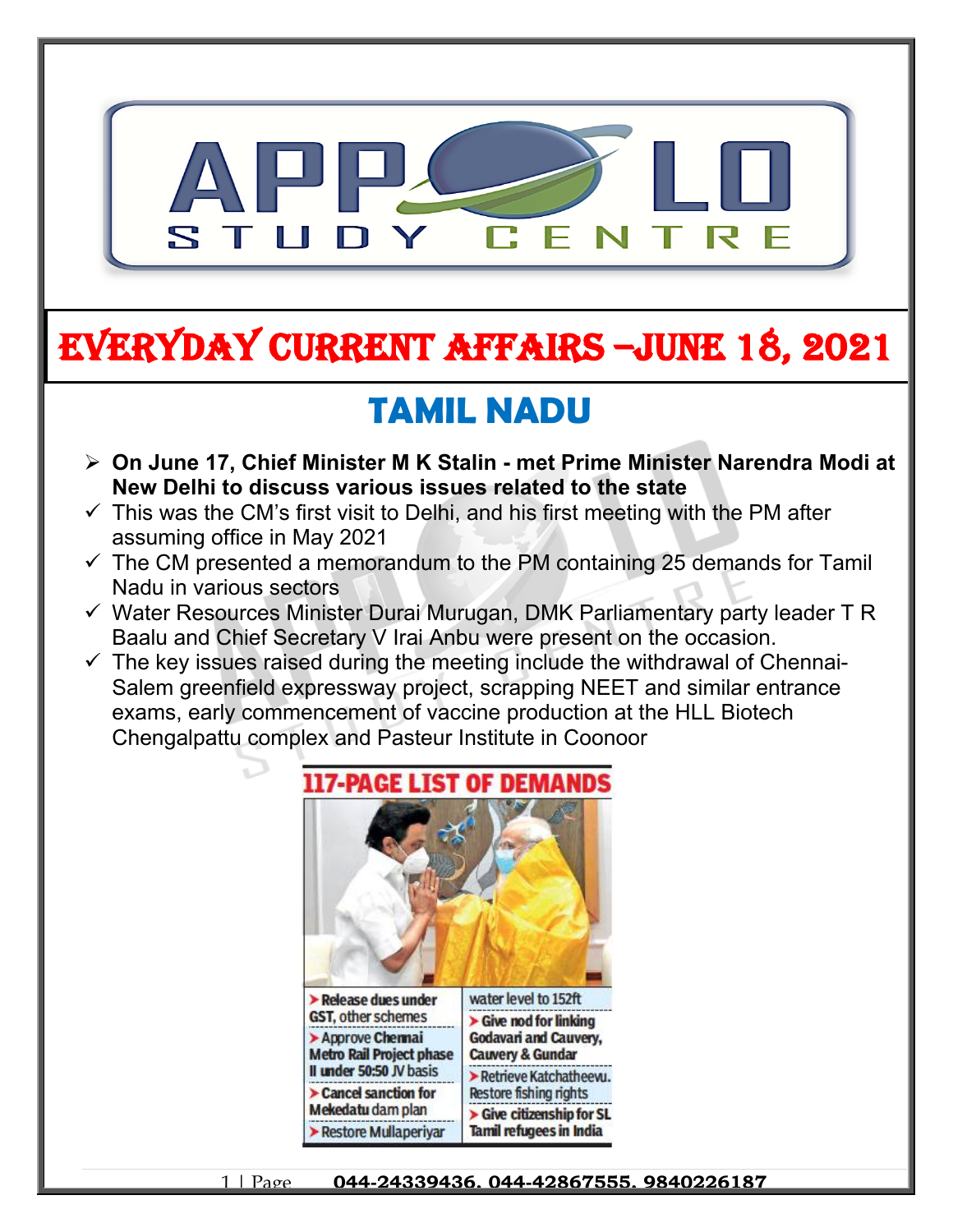- $\checkmark$  The state's demands' included revival of Sethusamudram shipping canal project, Maduravoyal-Chennai Port elevated road project, Godavari-Cauvery and Cauvery-Gundar linkage schemes
- $\checkmark$  It has also sought setting up of the apex court bench in Chennai.
- $\checkmark$  The CM also requested the PM to release pending GST dues to the state and grant citizenship to Sri Lankan refugees in Tamil Nadu.
- $\checkmark$  He also asked the PM to drop hydrocarbon and neutrino projects planned for the state in his 25-minute meeting with the PM
- $\checkmark$  The CM also pointed out that the Centre was not supplying adequate quantity of Covid vaccines to Tamil Nadu.
- $\checkmark$  Urging speedy construction of AIIMS in Madurai, the state government has also demanded that an AIIMS-like institution be set up in Coimbatore.
- $\checkmark$  On the agriculture front, the DMK government urged the Centre to repeal the three farm laws.
- $\checkmark$  It also demanded that the Citizenship Amendment Act, electricity amendment bill 2020, national education policy and the draft EIA notification 2020 be withdrawn.
- $\checkmark$  The CM also requested PM to declare Tamil as official language of India, to carry out proceedings in the Madras high court in Tamil and Thirukkural be named as the 'national literature'.
- $\checkmark$  The State also expressed its stand against the Mekedatu dam across the Cauvery and sought an increase in the height of the Mullaperiyar dam
- **Rajagopal Echambadi of Tamil Nadu has been appointed as the president of 131-year-old Illinois Institute of Technology in the US**



- $\checkmark$  He will be take charge on August 16 and will be the first person of Indian origin to head the only technology-oriented university in Chicago.
- $\checkmark$  The 53-year-old Echambadi was an engineering and MBA graduate from Anna University's College of Engineering, Guindy
- $\checkmark$  He is currently working as Dunton Family Dean at the D'Amore-McKim School of Business at Northeastern University in Boston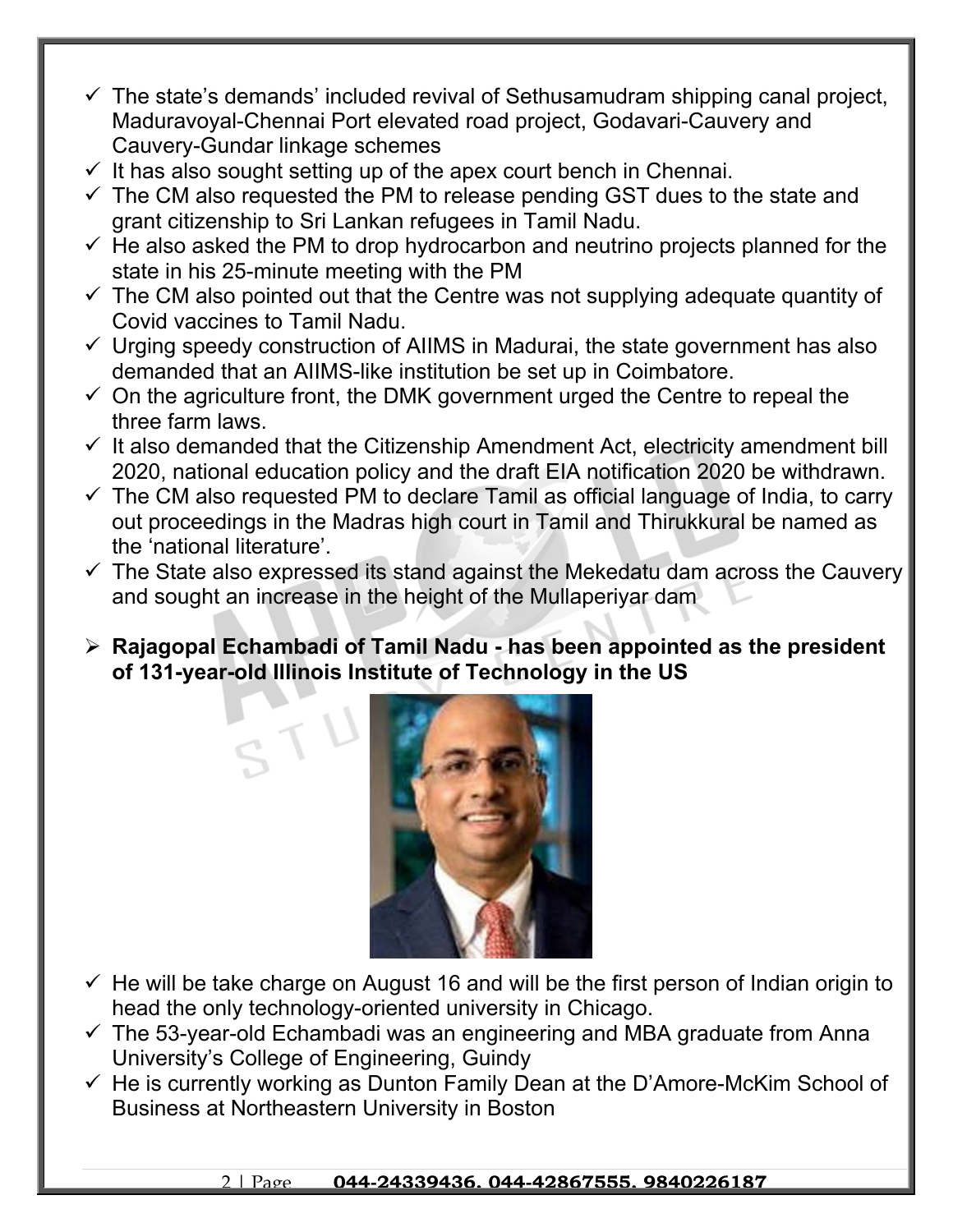- $\checkmark$  He also has experience in building entrepreneurial hubs in Indian universities, including Sri Venkateswara University in Tirupati.
- $\checkmark$  Echambadi was born in Tiruvarur and did his schooling in Shrine Vailankanni Senior Secondary School in T Nagar and Santhome Higher Secondary School in Mylapore.
- $\checkmark$  He went on to pursue BE Mechanical Engineering in College of Engineering, Guindy, (1985-89) and MBA in (1990-92).
- $\checkmark$  He worked in TAFE and Castrol in Chennai before moving to the US to get a PhD from University of Houston (1994-98).
- $\checkmark$  Echambadi has several innovations to his credit including introducing an online MBA programme known as iMBA in partnership with Coursera, which was hailed as a breakthrough in graduate education.

### **NATIONAL**

- **On June 17, the Supreme Court approved the evaluation criteria proposed by the CBSE and CISCE for Class 12 students**
- $\checkmark$  As per the assessment scheme proposed by the Central Board of Secondary Education (CBSE), students will be evaluated for theory based on 30% marks from Class X, 30% from Class XI and 40% from Class XII
- $\checkmark$  The marks for practicals/internal assessment will be taken on actual basis as uploaded by the Schools on CBSE Portal.
- $\checkmark$  The Class X marks will be based on the best three performing subjects in the board exams, while the Class XI marks will be based on the final exam
- $\checkmark$  The Class XII component will be based on unit test/mid-term/pre-board marks.
- $\checkmark$  The CISCE or Council for the Indian School Certificate Examination, however, said that it would consider the performance of students for the last six classes
- $\checkmark$  Schools will have to finalise the results and upload marks on the Board's link by July 15
- $\checkmark$  The CBSE and CISCE are expected to declare the results before July 31.
- $\checkmark$  A vacation bench consisting of Justice AM Khanwilkar and Justice Dinesh Maheshwari was hearing pleas seeking directions to cancel the class 12 exams of the CBSE and CISCE amid the ongoing Covid-19 pandemic situation.
- $\checkmark$  On June 1, the Central Government had decided that Central Board of Secondary Education Class XII Board Exams would not be held this year.
- $\checkmark$  While 14.5 lakh Class XII students appear for the CBSE board, nearly 1 lakh take the exams conducted by CISCE.
- **Russian Covid-19 vaccine Sputnik V will be available in nine more cities across India soon**
- $\checkmark$  Initially, the two-dose vaccine was launched only in Hyderabad.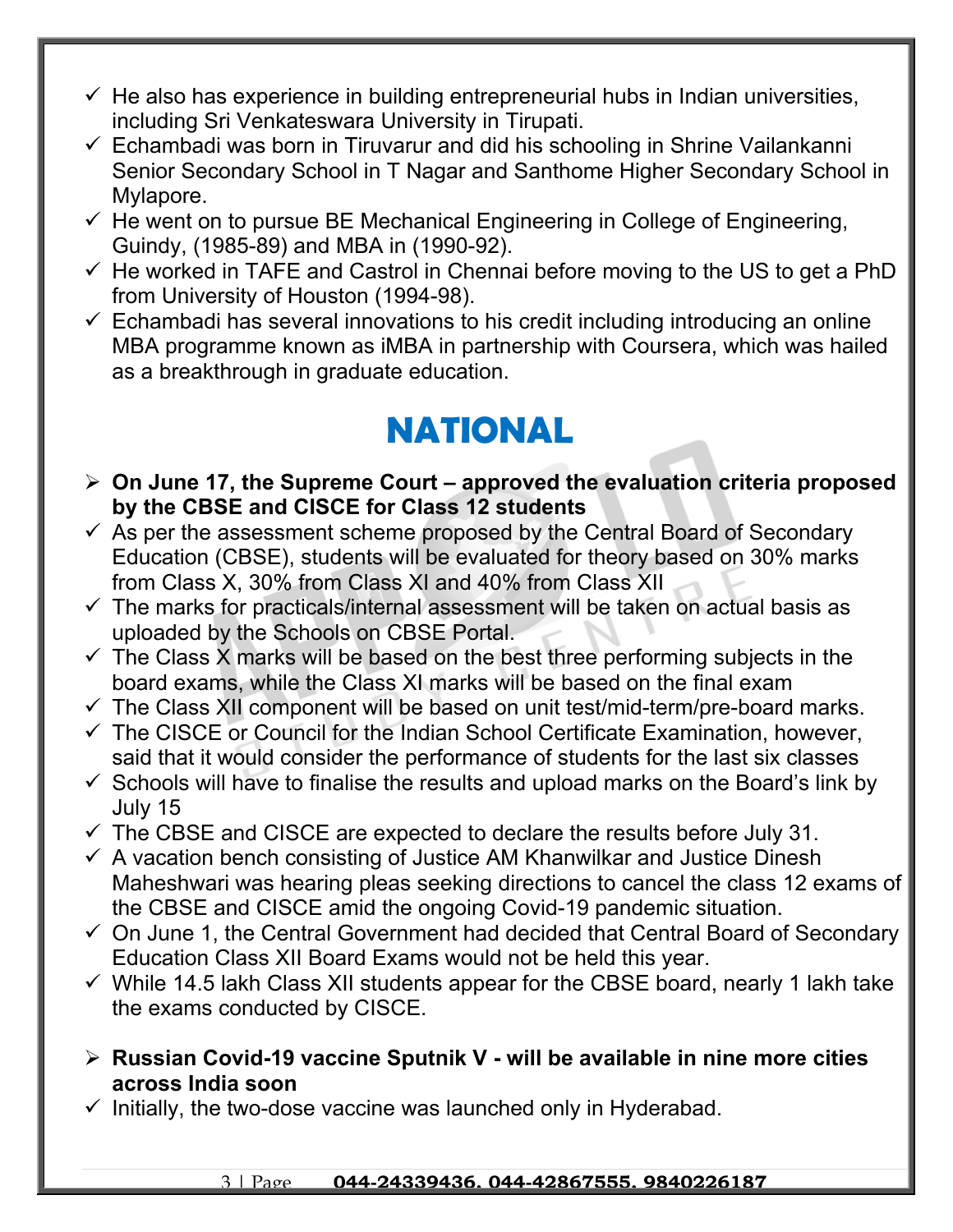- $\checkmark$  The cities where the vaccines will be available are Delhi, Bengaluru, Mumbai, Kolkata, Chennai, Visakhapatnam, Baddi, Kolhapur and Miryalaguda
- $\checkmark$  Hyderabad-based Dr Reddy's Laboratories has partnered with the Russian Direct Investment Fund (RDIF) to sell the first 125 million people doses (250 million vials) of Sputnik V in India
- $\checkmark$  The Indian drug-maker recently received nearly three million doses of Sputnik V.
- $\checkmark$  The first phase of the Sputnik V rollout by Apollo Hospitals and Dr Reddy's Laboratories had started on a pilot basis on May 17 in Hyderabad and on May 18 in Visakhapatnam.
- $\checkmark$  Currently, the vaccine's registration on CoWIN is not open for the public and will become open after the commercial launch

### **APPOINTMENTS**

- **Chief Executive Officer of Microsoft, Satya Nadella has been elevated as its new chairman**
- $\checkmark$  The elevation is recognition of the dramatic transformation of the world's largest software maker over the past seven years.



- $\checkmark$  He will continue to hold the CEO position.
- $\checkmark$  This is the first time since 2000, when co-founder Bill Gates stepped down as CEO, that the same person is holding both positions
- $\checkmark$  Nadella took over as CEO in February 2014 from Steve Ballmer
- $\checkmark$  He has been instrumental in developing its business including billion-dollar acquisitions like LinkedIn, Nuance Communications and ZeniMax.
- $\checkmark$  In 2014, Microsoft's flagship Windows business was weakening, and the company was struggling with its failures in the mobile phone and internet search markets.
- $\checkmark$  Nadella, who grew up in Hyderabad and joined Microsoft in the US in 1992, refocused the company around cloud computing and artificial intelligence
- $\checkmark$  He was credited with instilling the ownership of the company to its employees
- $\checkmark$  The company's share price has risen nearly 600% since 2014.
- $\checkmark$  And since the fourth quarter of 2018, Microsoft has frequently been the most valued publicly listed company in the world, with Apple the only other contender for that spot.